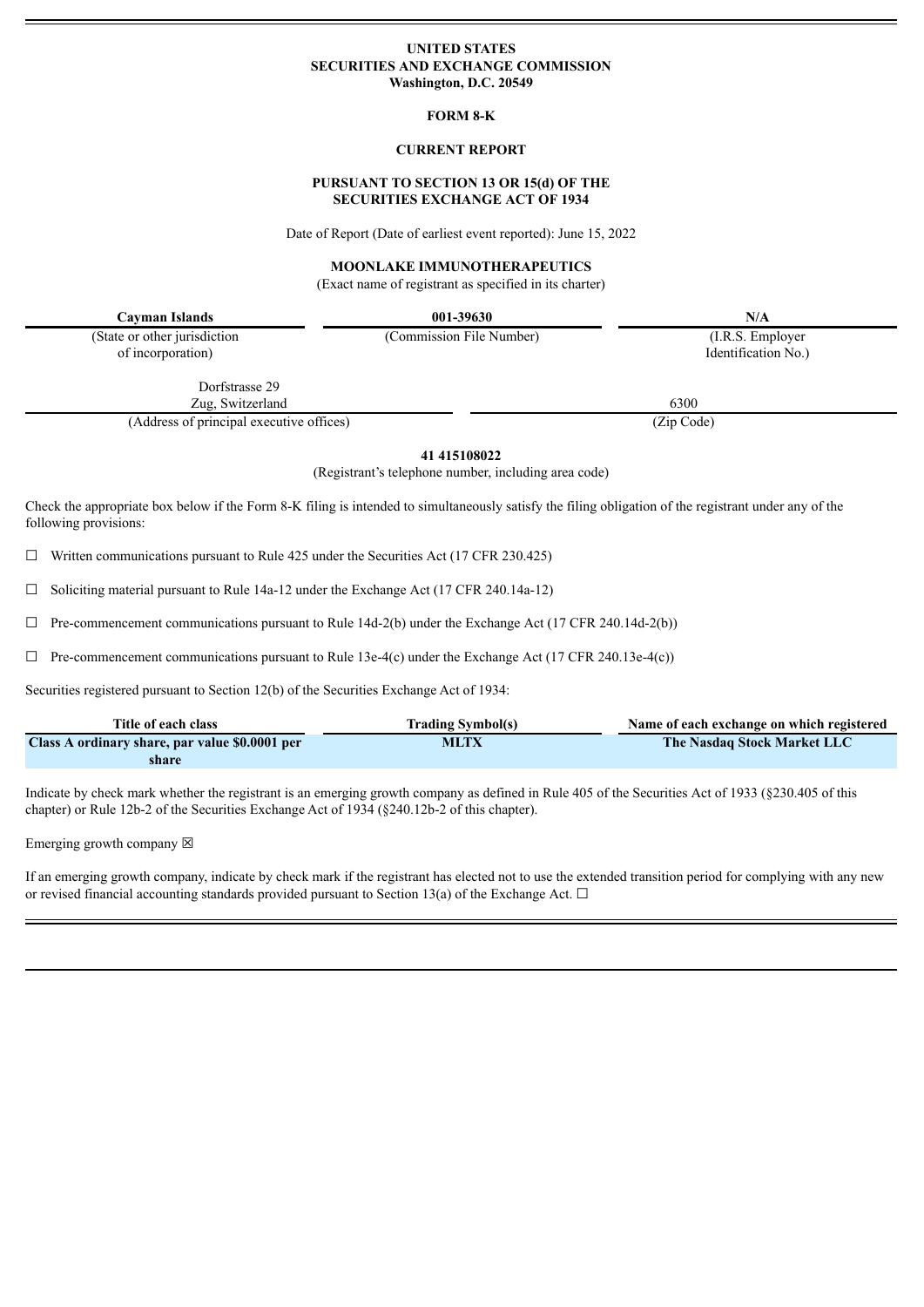#### **Item 4.01 Changes in Registrant's Certifying Accountant.**

As previously disclosed, on April 5, 2022, MoonLake Immunotherapeutics, a Cayman Islands exempted company (the "Company") (formerly known as Helix Acquisition Corp. ("Helix")) consummated the previously announced business combination (the "Closing") pursuant to that certain Business Combination Agreement dated October 4, 2021 (the "Business Combination Agreement"), by and among Helix, MoonLake Immunotherapeutics AG, a Swiss stock corporation (*Aktiengesellschaft*) registered with the commercial register of the Canton of Zug, Switzerland under the number CHE-433.093.536 ("MoonLake AG"), the existing equityholders of MoonLake AG set forth on the signature pages to the Business Combination Agreement and equityholders of MoonLake AG that executed joinders to the Business Combination Agreement (collectively, the "ML Parties"), Helix Holdings LLC, a Cayman Islands limited liability company and the sponsor of Helix, and the representative of the ML Parties (such transactions contemplated by the Business Combination Agreement, collectively, the "Business Combination"). For accounting purposes, MoonLake AG was considered the accounting acquirer in the business combination. Baker Tilly US, LLP ("Baker Tilly") was the independent registered public accounting firm for MoonLake AG and its subsidiary prior to the Closing.

In connection with the Closing, the registrant changed its name from Helix Acquisition Corp. to MoonLake Immunotherapeutics. WithumSmith+Brown, PC ("Withum") has served as the Company's independent registered public accounting firm since Helix's inception in 2020.

#### (a) *Dismissal of Independent Registered Public Accounting Firm*

On June 15, 2022, following the completion of the Company's audit for the year ended December 31, 2021 and the subsequent interim period through March 31, 2022, which consisted only of the accounts of the pre-merger Special Purpose Acquisition Company, and the filing of the Company's Annual Report on Form 10-K for the year ended December 31, 2021 and the Company's Quarterly Report on Form 10-Q for the quarter ended March 31, 2022, the Audit Committee of the Board of Directors (the "Audit Committee") of the Company dismissed Withum as the Company's independent registered public accounting firm.

Withum's reports on the Company's consolidated financial statements as of and for the years ended December 31, 2021 and 2020 did not contain any adverse opinion or disclaimer of opinion, nor were they qualified or modified as to uncertainty, audit scope, or accounting principles, except for the following:

(i) Withum's report on the Company's consolidated financial statements as of and for the years ended December 31, 2021 and 2020, contained a separate paragraph stating that "The accompanying financial statements have been prepared assuming that the Company will continue as a going concern. As discussed in Note 2 to the financial statements, if the Company is unable complete a business combination by October 22, 2022 then the Company will cease all operations except for the purpose of liquidating. The date for mandatory liquidation and subsequent dissolution raise substantial doubt about the Company's ability to continue as a going concern. Management's plans in regard to these matters are also described in Note 2. The financial statements do not include any adjustments that might result from the outcome of this uncertainty."

(ii) The accompanying notes to the Company's unaudited condensed financial statements as of and for the quarter ended March 31, 2022, contained a separate paragraph stating that "On April 5, 2022 the Company completed its Business Combination with MoonLake AG."

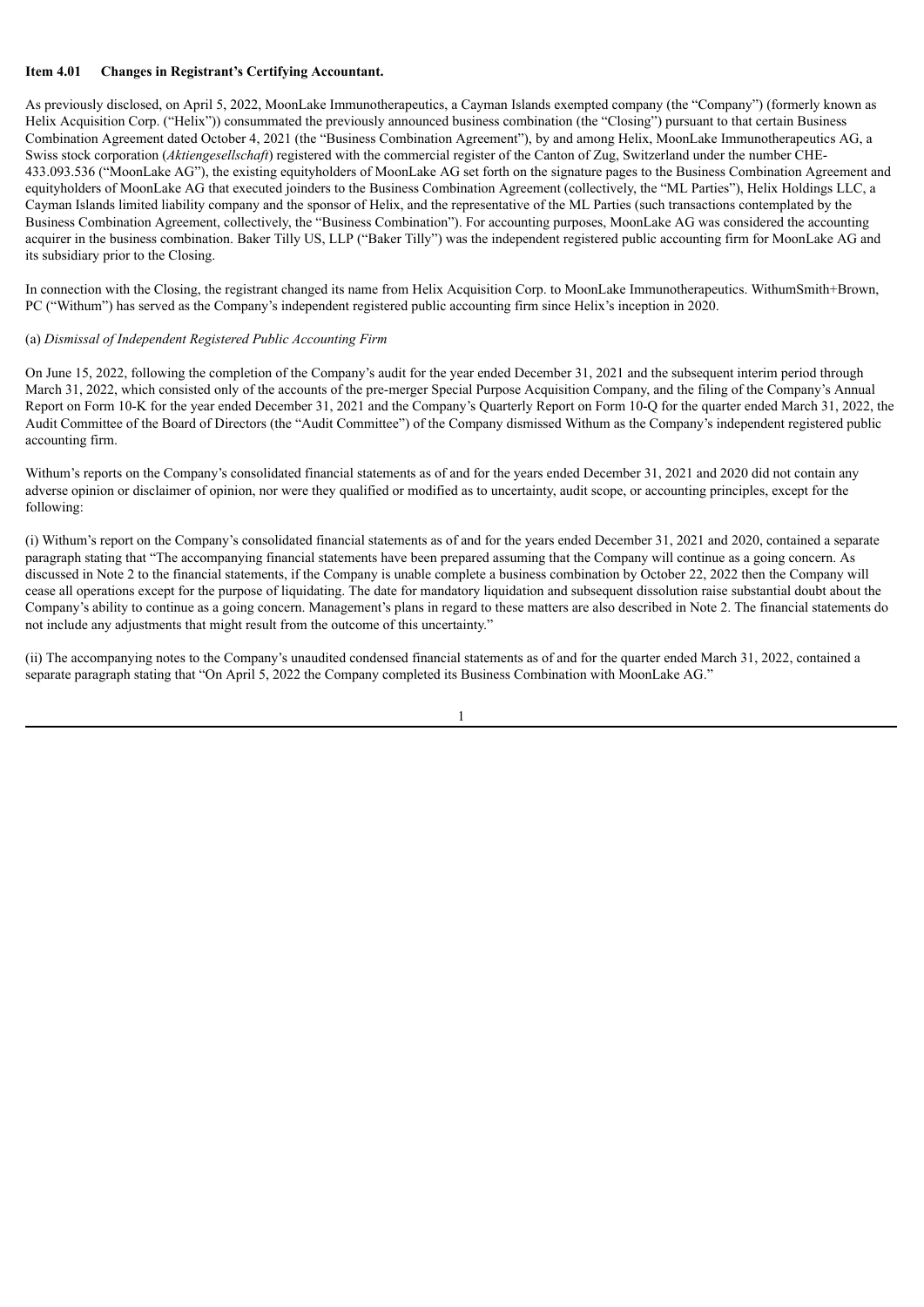During the years ended December 31, 2021 and 2020, and the subsequent interim period through June 15, 2022, there were: (i) no disagreements within the meaning of Item 304(a)(1)(iv) of Regulation S-K and the related instructions between the Company and Withum on any matters of accounting principles or practices, financial statement disclosure, or auditing scope or procedure which, if not resolved to Withum's satisfaction, would have caused Withum to make reference thereto in their reports; and (ii) no "reportable events" within the meaning of Item  $304(a)(1)(v)$  of Regulation S-K.

The Company has requested that Withum furnish a letter addressed to the Securities and Exchange Commission stating whether or not it agrees with the above statements. A copy of such letter, dated June 17, 2022, is filed as Exhibit 16.1 to this Current Report on Form 8-K.

#### (b) *Engagement of Independent Registered Public Accounting Firm*

On June 15, 2022, the Audit Committee engaged Baker Tilly as the Company's independent registered public accounting firm.

During the years ended December 31, 2021 and 2020, and the subsequent interim period through June 15, 2022, neither the Company nor anyone on its behalf has consulted with Baker Tilly regarding: (i) the application of accounting principles to a specific transaction, either completed or proposed, or the type of audit opinion that might be rendered on the Company's financial statements, and neither a written report nor oral advice was provided to the Company that Baker Tilly concluded was an important factor considered by the Company in reaching a decision as to any accounting, auditing, or financial reporting issue; (ii) any matter that was the subject of a disagreement within the meaning of Item  $304(a)(1)(iv)$  of Regulation S-K and the related instructions; or (iii) any reportable event within the meaning of Item  $304(a)(1)(v)$  of Regulation S-K.

2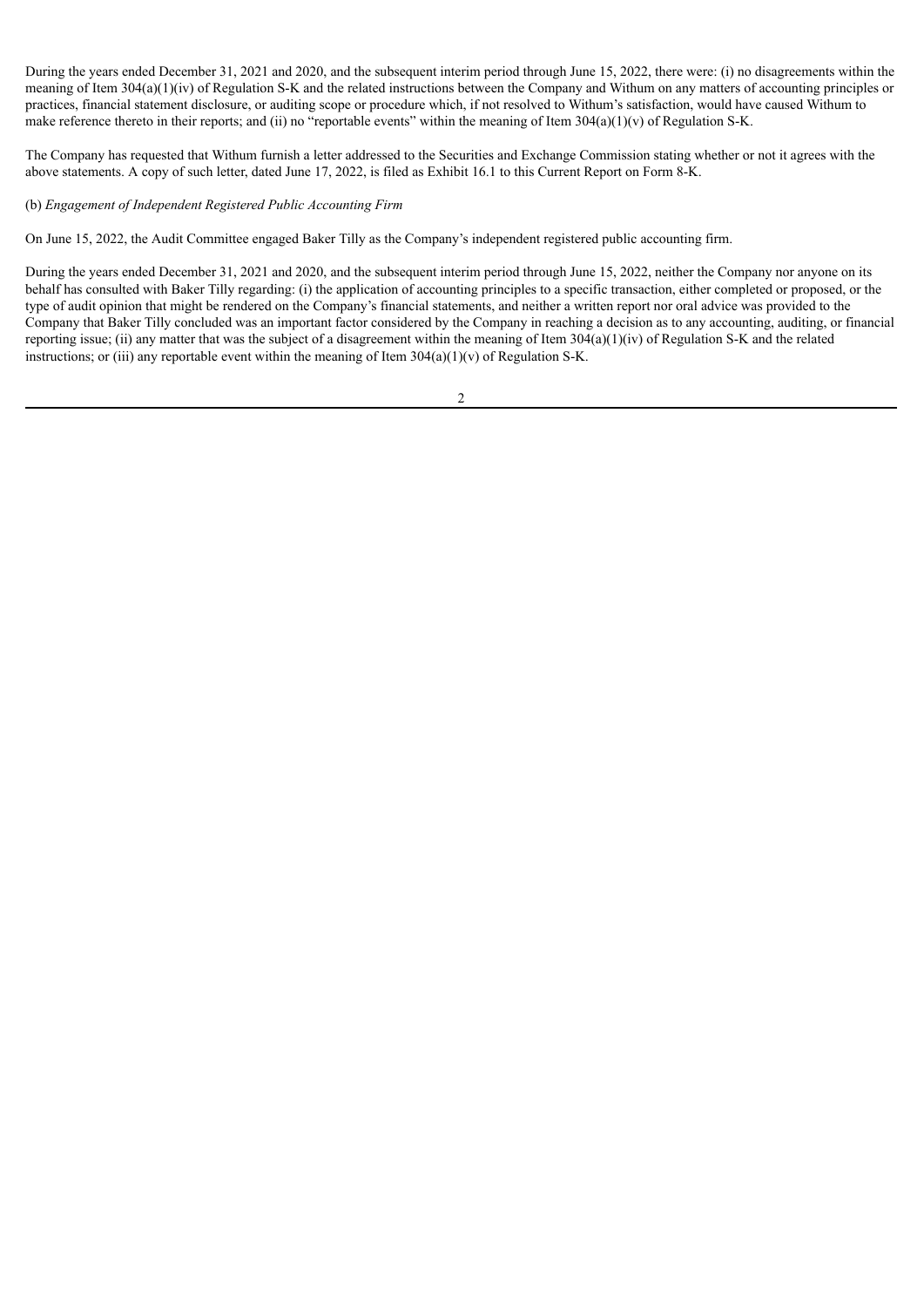# **Item 9.01 Financial Statements and Exhibits.**

**(d) Exhibits**

# **EXHIBIT INDEX**

| <b>Exhibit</b> | <b>Description</b>                                                                                               |  |
|----------------|------------------------------------------------------------------------------------------------------------------|--|
| 16.1           | Letter from WithumSmith+Brown, PC addressed to the Securities and Exchange Commission, dated as of June 17, 2022 |  |
| 104            | Cover Page Interactive Data File (formatted as Inline XBRL).                                                     |  |
|                |                                                                                                                  |  |
|                |                                                                                                                  |  |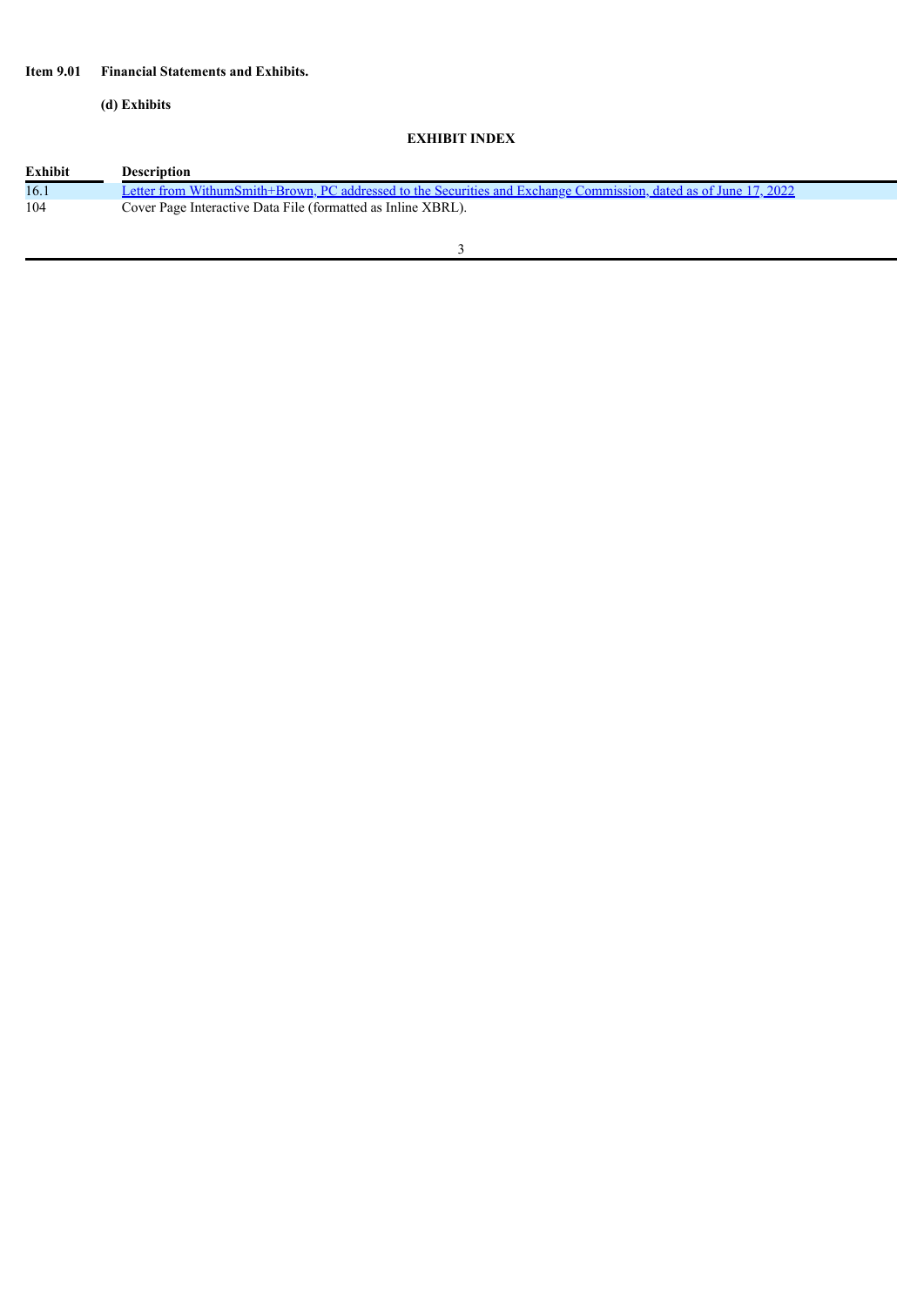# **SIGNATURES**

Pursuant to the requirements of the Securities Exchange Act of 1934, the registrant has duly caused this report to be signed on its behalf by the undersigned hereunto duly authorized.

Date: June 17, 2022 By:

MoonLake Immunotherapeutics

/s/ Matthias Bodenstedt Name: Matthias Bodenstedt Title: Chief Financial Officer